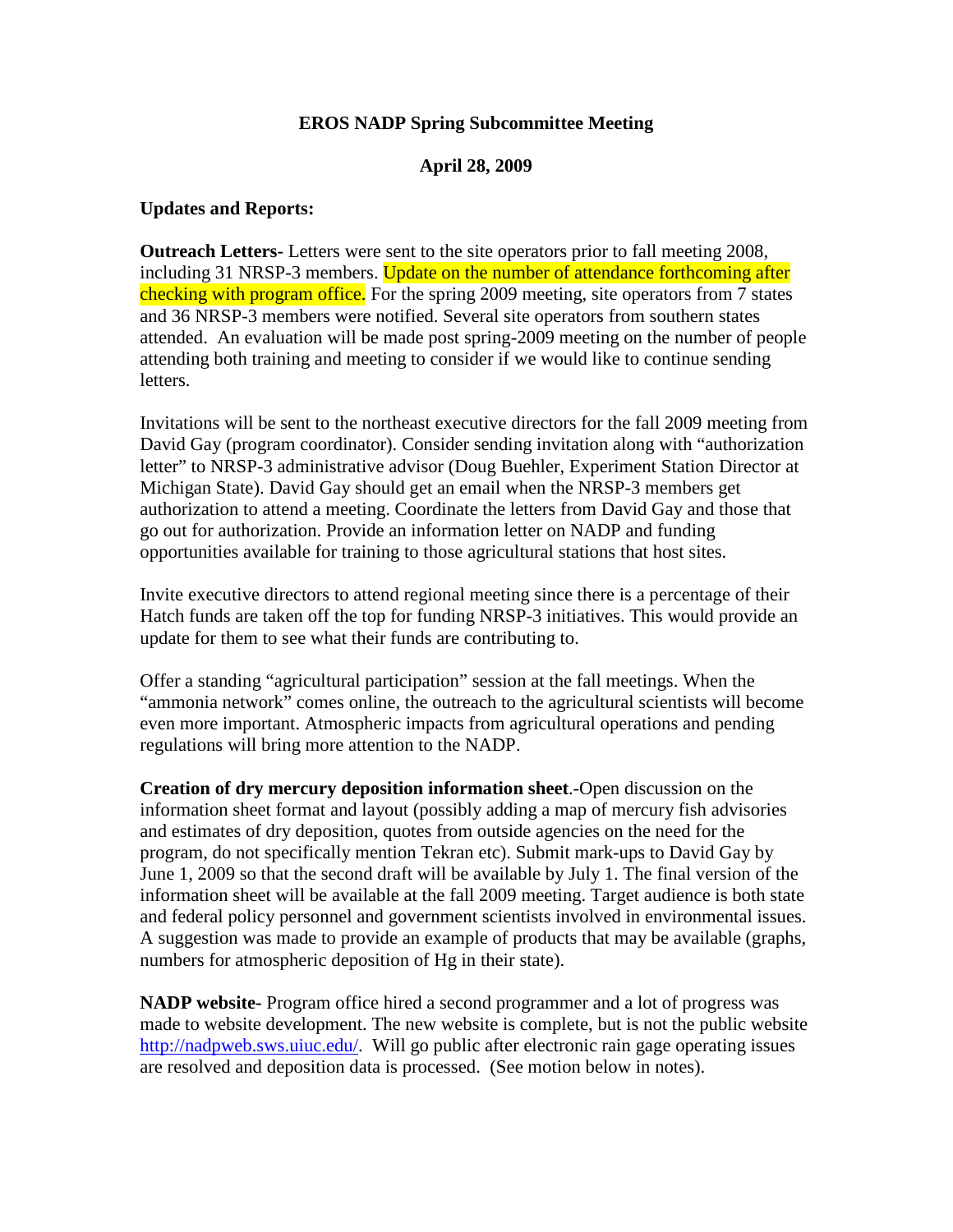Suggestions for new website content include, a "topic of the day" or featured manuscript that utilizes NADP data and frequently updated content (forum discussion). Website marketing and use has grown over the past few years. Discussion ensued on how to better educate and distribute NADP information via the web. Do we need to tack on a coordination fee in order to hire someone to manage the website full time?

Fundraising potential for specific areas (i.e. education and outreach) could be an option, although it might be a one-time deal. This could be an outreach to participating Federal Agencies for \$5 to \$10K. For example, the year that the cooperative agreement extension comes up, additional funds could be added onto the contract agreement to cover the cost of the webmaster/developer. This would occur in the spring timeframe (April to June) for those agencies coming up. Another option is to include the task in the cooperative agreement is between CSREES and University of Illinois. Specific tasks would be added to cooperative agreement and would be expected to be completed by a scheduled date. The program coordinator felt that having the date on the contract could help push this through.

Work on NADP Kids Corner was postponed due to Frank McCormick's reassignment. USDA is still feeling pressure to highlight the 4H program. The Kids Corner concept needs a new champion and if new funding is available the idea will be re-visited. We could send a letter of intent for the USDA AFRI-Agricultural and Food Research Initiative to create a youth development program associated with NADP.

Information sheet for "Monitoring Climate Change" was circulated to EROS via David Gay.

# **EROS and CLAD Joint Subcommittee-**

EPA's Acid Rain Program Progress Report Jan. 2009 (for 2007 data) was presented and includes the Adirondacks case study. This report compared NADP data (1989-1991 to 2005-2007 data) using 50 ueq/L as the cut-off or threshold value. The same basic approach was used for the US-Canada Air Quality Agreement. The next Acid Rain Program Progress Report will expand to the northeast and certain areas in the southeast. This has been used to measure program success. Report is also available at the EPA Air Markets website for 2007.

Critical loads workshops-a two day meeting in Ottawa, Canada discussing surface water and soils was discussed. Data needs and gaps within Canada were highlighted and a report was prepared. The report is to be distributed to the CLAD list-serve. Thresholds for soil and surface water-one of the key areas lacking was community structure measures and making the next steps between the threshold levels and impacts as you move up through the endpoints. Weathering rates had a lot of discussion and model limitations. Clay substrate model for Canada is difficult to apply to US. Jack Crosby spoke about surface water at the watershed level, f-factor for surface water modeling approach. Interest from Canada on forming a North American critical loads map.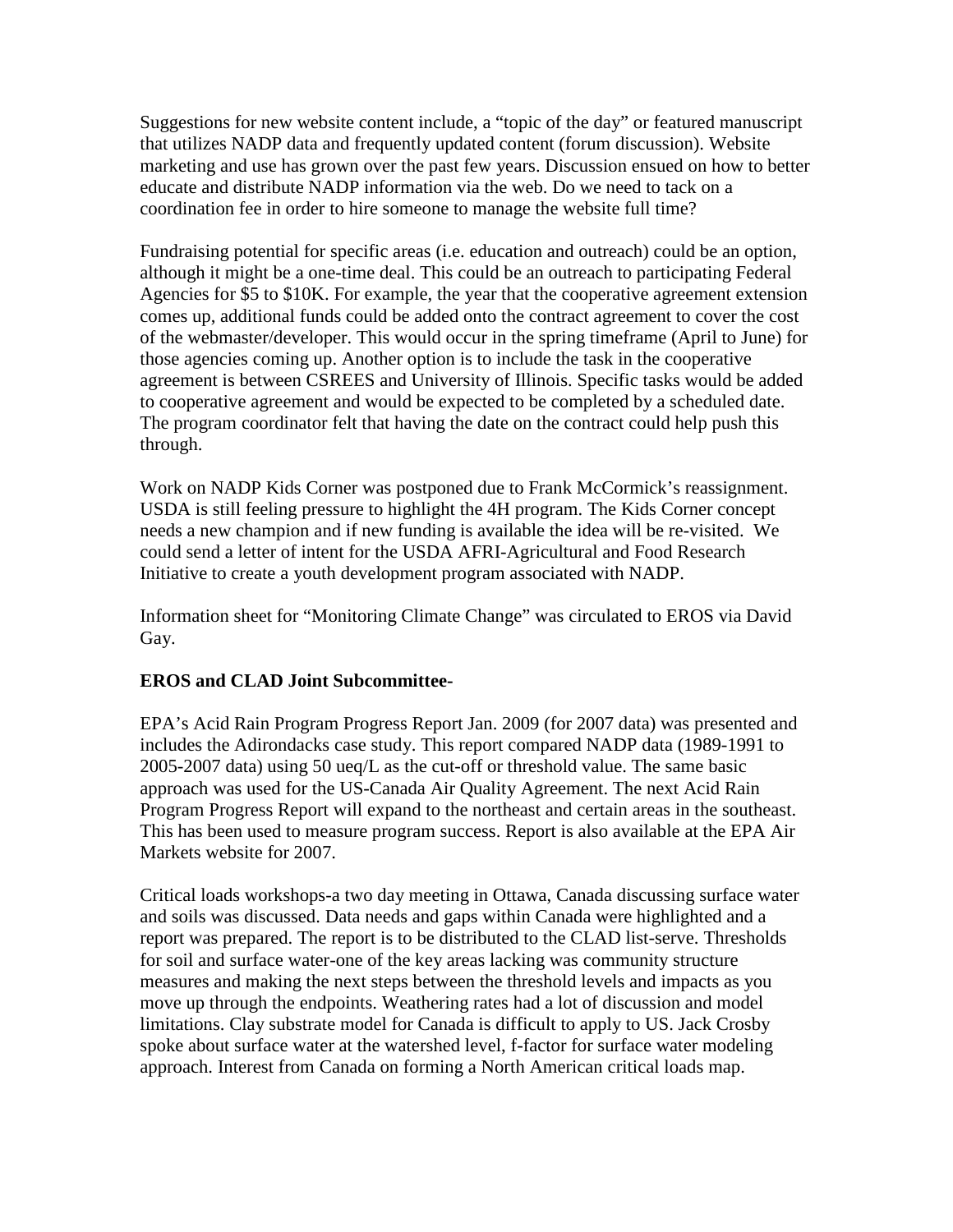International Critical Loads Workshop will be this fall in Europe. Theme will be on nitrogen deposition, critical loads, and biodiversity; regional and global scales; development of critical loads and how they are being applied in different parts of the world; and critical loads and climate change and policy decisions. The ICP-modeling and mapping group is on-board with this.

**Incorporating critical loads results into the NAPAP report-** State of science chapter in the report. This is the first time that "critical loads" will be mentioned in a NAPAP report. As this report moves to Congress it has to move through agency review (OMB) and there is a little bit of a risk that the term will be removed. The report is limited to published studies to include in the literature review. This will be completed by the end of the summer. In Title 9 of 1990 CAA, there is a description of the NAPAP report that deals with implementing the Acid Rain Program, costs and benefits, what further emissions reductions might be necessary to protect ecology. This information can be found in the Acid Rain Program Report, but EPA is restructuring to include into NAPAP report. Modeling exercise will be done with CMAQ to look at further reductions scenarios. These pieces will be put together by mid-fall. Depositional load is used instead of critical load in REA and critical limits or threshold values are known as "tipping points". Using the term adverse is also not included because the EPA administrator determines what is adverse.

**Forest Service General Technical Report-** Linda Pardo discussed the synthesis article on the state and knowledge of critical loads in U.S. The report is arranged by eco-regions and will have chapters on types of ecosystem response to nitrogen (empirical ) including range of responses and comparison to critical loads in other regions. Focused is on different organisms than just forest including lichens. Report is in final review and will be available to CLAD.

**Using critical loads as education and outreach (discussion) -** Examples of products include the use of critical loads in EPA Acid Rain Program Progress Report and the NAPAP report for modeled deposition estimates from emissions reductions. One of the standard publications is the NADP "Nitrogen in the Nations Rain". This publication hasn't been updated in a while and could include critical loads concept. The EROS group could update the one-pager to include critical loads at the request of the CLAD group. The CLAD group does not currently have a one-pager information sheet. This could be included on the website and given out at the fall technical meeting. Pieces of existing verbiage are to be sent to and assembled by Tamara Blett (CLAD chair) and then sent to Andy Johnson (EROS chair) to work up through EROS together as a team. Draft for onepager would need to run through executive committee prior to having the NADP logo on it. Draft could be presented to executive committee at the fall 2009 meeting.

### **Action item for EROS**-to assist CLAD as described above.

Expanding outside of the nitrogen and sulfur issue? There is a report out on mercury impacts, but the CLAD group hasn't moved beyond N and S. Would the argument exist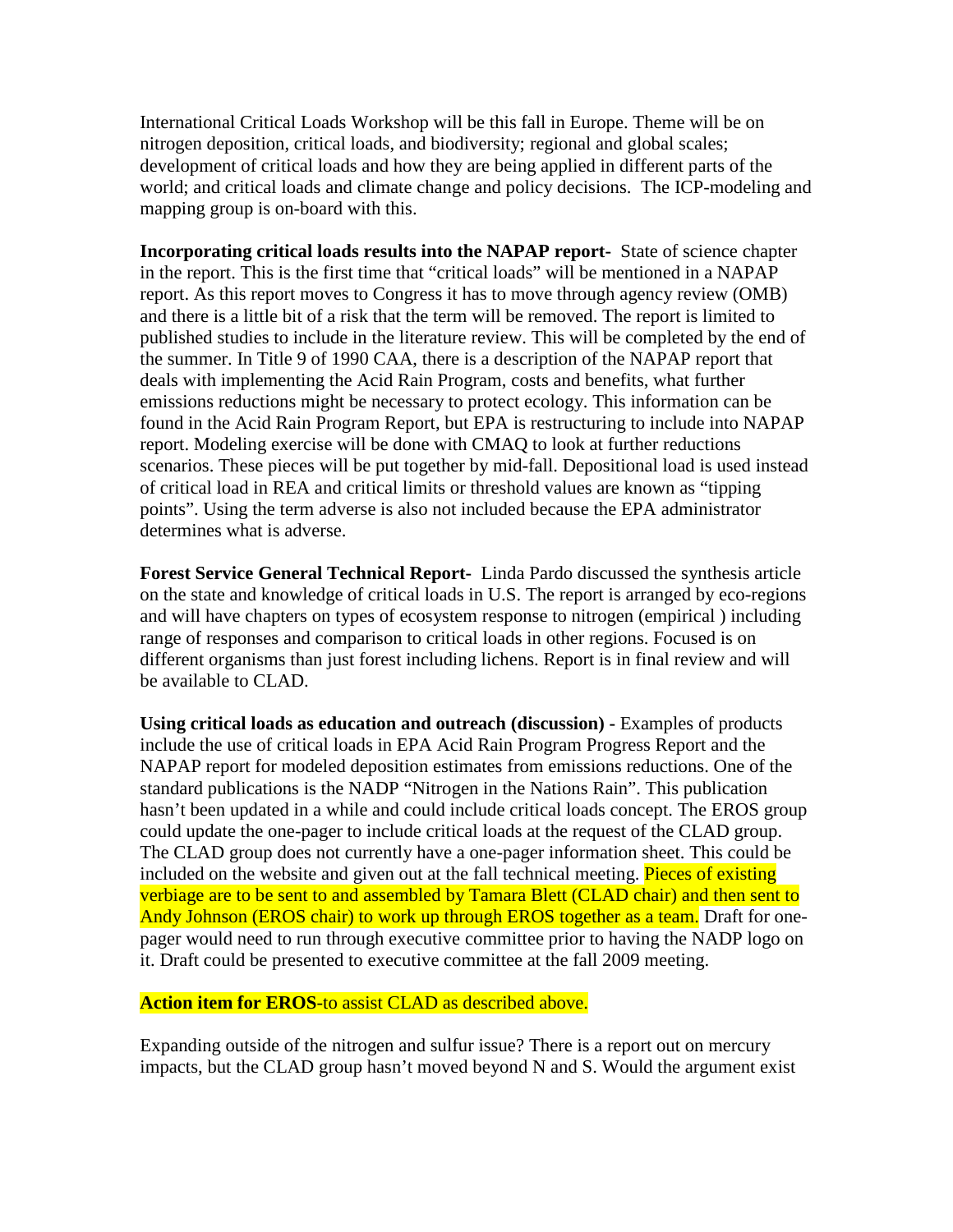that if you don't include Hg in as S impacts, does that mean that we really don't understand aspects of S entirely? Would this include other metals?

*Discussion*-Do we feel comfortable pushing a critical loads approach through the NADP? Will NADP get into TMDL development next? Would this be a conflict of interest? How will we convey the tie-in to the program without seeming like NADP is pushing a regulatory agenda? Will this cause site sponsors to drop out if it becomes a political issue?

Should focus on how you can use NADP data to develop critical loads data as opposed to NADP-CLAD modeling and going forth with a critical load.

**Critical Loads Modeling Session at Fall 2009 NADP meeting-** facilitate the sharing of models, models assumptions, data pertaining to calculating critical loads . Discussion will be an open forum to discuss current critical loads models, assumptions, data, and limitations and problems associated with them. How do we contribute to UNECE process? The online survey format "Survey Monkey" was suggested by Forest Service as a way of surveying critical loads researchers to coordinate information for UNECE. Jason Lynch (EPA) would like the results by the end of summer. The purpose of the meeting is to look at underlying assumptions and what it really means to regionalize the models. The desire to standardize the model would be discussed. What would be the US structure for standardization? How do various countries address this? How do you document the approach of using some regional models over areas that are different? How do you mandate spatial scale? Documentation framework as opposed to "this is the standardized form". At some point there has to be some coherence for bringing the results together. There has to be standardization in order for it to be used for program assessment tool. Different thresholds for different regions in order to achieve the same goal.

## **EROS Subcommittee Meeting April 29, 2009**

Continued discussion on identifying sources or mechanisms for generating funds to help support an additional IT or webmaster/designer. A one-year or short-term source would "get us over the hump" until the program office reallocates funds. We could also assign a member of EROS to call the program office every few weeks or check on the status of the web site designer. Andy Johnson (EROS chair) to take on this assignment. Action Item #5 from the Spring 2008 Executive Meeting-Program Office "to commit to a schedule for the new website to be completed in order to publicly "go-live", that includes a prior review period by the subcommittees' membership which they will complete within 30 days." The general consensus from EROS is that this action item hasn't been fulfilled, although a new hire has made progress, he is leaving NADP and the "push" or "level of importance" hasn't been the level required to complete the task. In the action item, there was mention of a schedule, but without actual dates. Another source would be to ask the new director of the University Division for additional help from their IT department. Another source would be the "foundation" office at the University of Illinois. This would go for educational and outreach opportunities.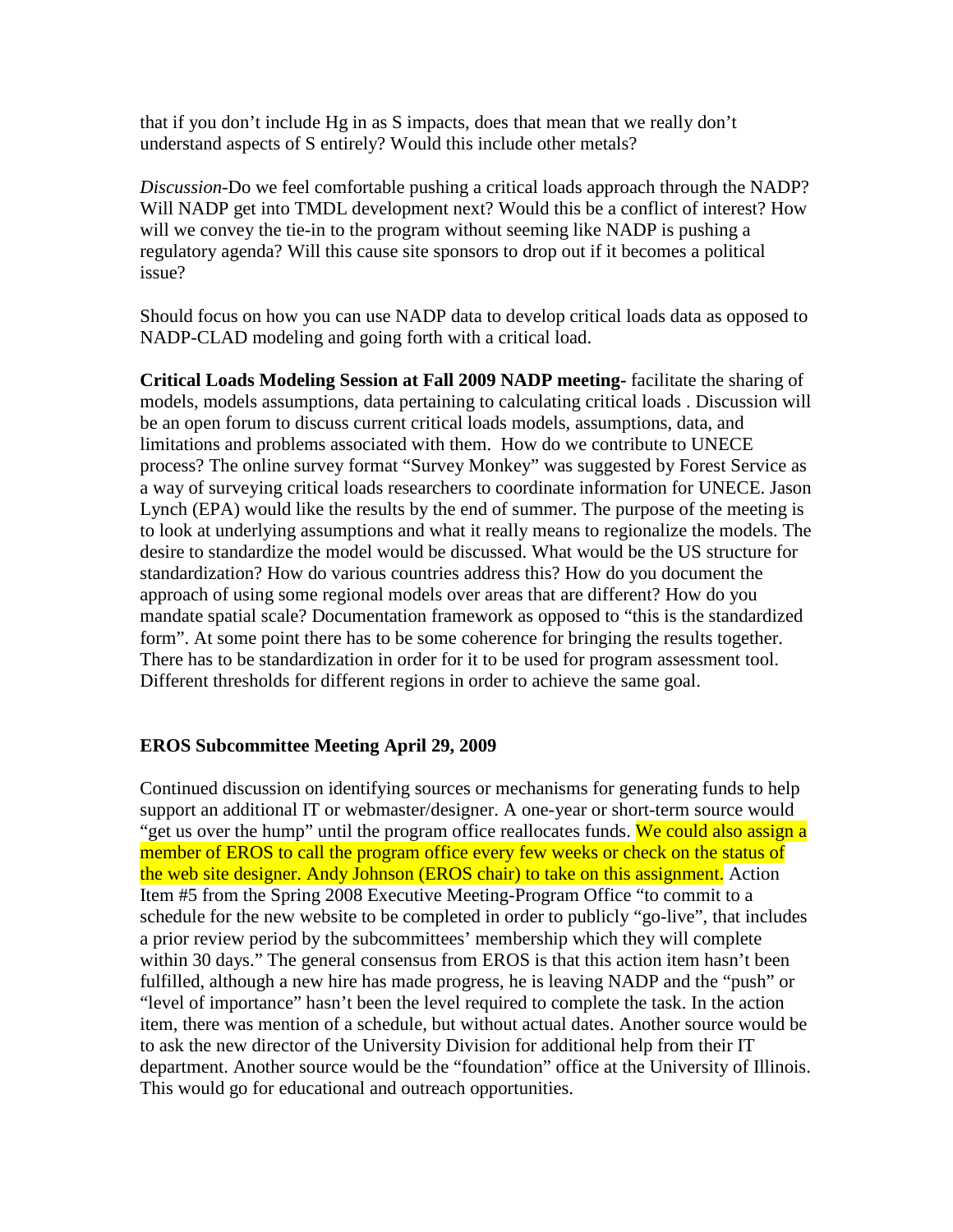An additional task is to develop and re-design the "report on data access" form on the website. This is envisioned to be a "drop-down" box style that would prevent users to not type in pertinent information and still get data.

The main priority of the program office (PO) is to make the data available on the web (old website) within 6 months of receiving it. Currently, the PO is 7 months behind and the main focus of the IT developer has been on data management instead of developing the webpage. Program coordinator (David Gay) is going to suggest to Bob Larson that he wants to website to "go-live" by the summer budget advisory meeting.

Suggested motion for the Executive Committee:

*Our motion is to make the new web site available for review by subcommittees for 30 days by August 1st with a go-live date on or before the fall 2009 meeting.*

Pam Pagdett (USFS) seconds the motion.

Open for discussion in EROS. David Gay (NADP) suggests that we change this schedule to be July  $15<sup>th</sup>$  for the summer budget advisory meeting.

## *Our motion is for the program office to make the new web site available for final review by subcommittees on July 15th for a 30 day review with a go-live date by September 1st, 2009.*

Second the motion as amended. Motion carried.

Can the program coordinator and program office make the decision to hire the web master or would this up to the budget advisory committee?

Second motion proposed by Maggie Kerchner (NOAA) to Executive Committee:

*Motion that a strategy be developed by the program office for a permanent position (full-time or part-time) for a web master/web developer to be incorporated for the FY2010 budget.*

Motion is seconded by Maggie Kerchner.

Motion carried.

Lake Tahoe is the proposed location for the spring 2010 program. The proposed theme is "Networking the Networks" with emphasis on inter-connecting the groups.